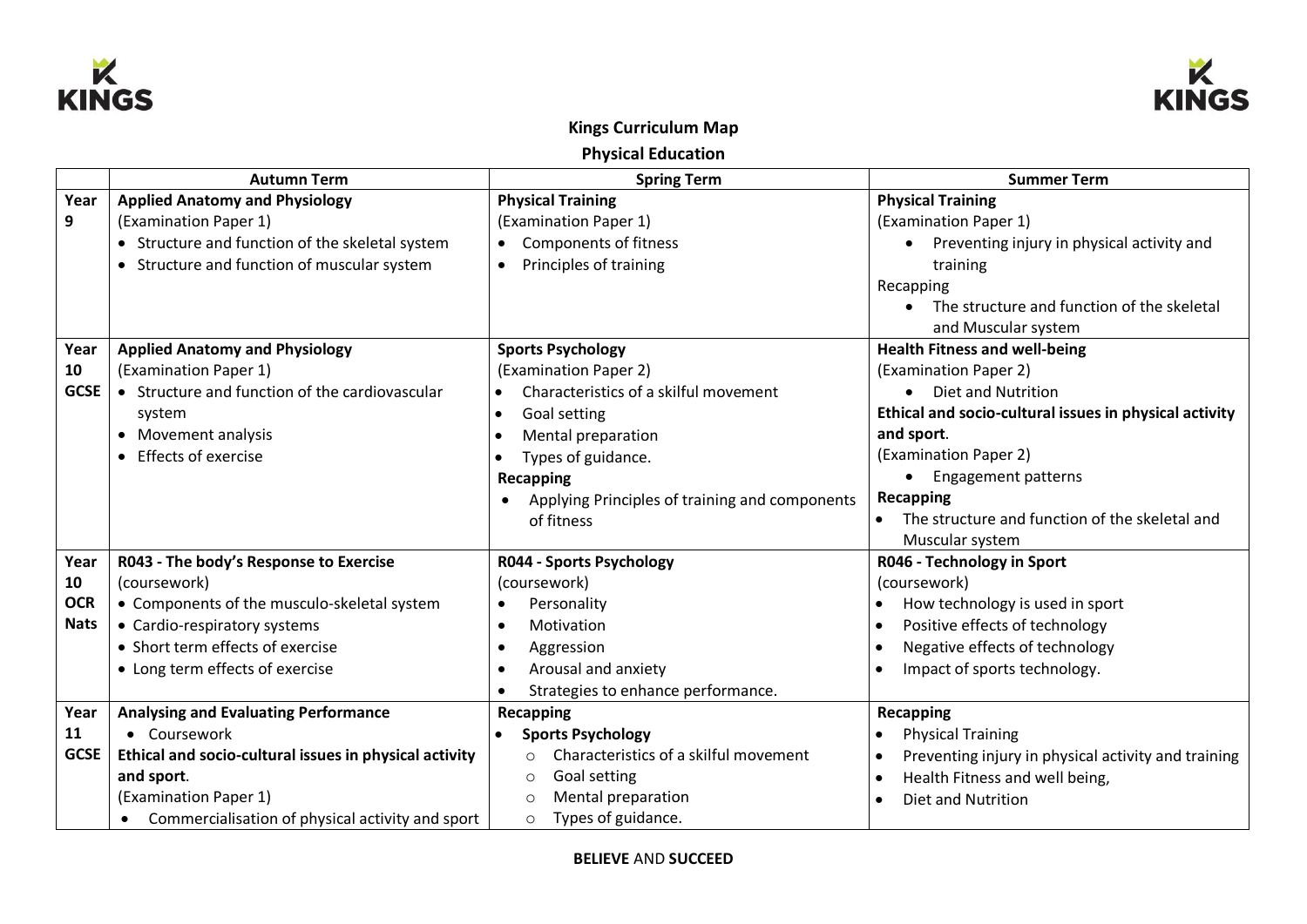



| muvv        |                                                  |                                                         |                                                             |  |  |  |
|-------------|--------------------------------------------------|---------------------------------------------------------|-------------------------------------------------------------|--|--|--|
|             | Ethical and socio-cultural issues in physical    |                                                         | The structure and function of the skeletal and<br>$\bullet$ |  |  |  |
|             | activity and sport.                              | <b>Physical Training</b><br>$\bullet$                   | Muscular system                                             |  |  |  |
|             |                                                  | Applying Principles of training and                     |                                                             |  |  |  |
|             |                                                  | components of fitness                                   |                                                             |  |  |  |
| Year        | R041 - Reducing the risk of Sports Injuries      | R042 - Applying the Principles of Training              | <b>R045 - Sport Nutrition</b>                               |  |  |  |
| 11          | (Examination January)                            | (coursework)                                            | (coursework)                                                |  |  |  |
| <b>OCR</b>  | • Factors which influence injury                 | Principles of training                                  | Nutrients needed for a balance diet<br>$\bullet$            |  |  |  |
| <b>Nats</b> | • Warm up and cool down strategies               | Training methods                                        | Nutrition for sport                                         |  |  |  |
|             | Response to sports injures                       | <b>Fitness testing</b>                                  | Effects of diet on performance                              |  |  |  |
|             | Response to common medical conditions            | Programme development.                                  | Diet development.<br>$\bullet$                              |  |  |  |
| Year        | Unit 1 - Anatomy and Physiology                  | Unit 3 Professional Development in sports industry      | Unit 23 - Skill Acquisition                                 |  |  |  |
| 12          | (Examination)                                    | (3 Assignments)                                         | (3 Assignments)                                             |  |  |  |
| <b>BTEC</b> | Effects of exercise on and sports performance on | Carer and job opportunities in sport<br>$\bullet$       | Investigating the nature of skilled performance             |  |  |  |
|             | the                                              | Career development action plan<br>$\bullet$             | Examine ways that sport performers process                  |  |  |  |
|             | skeletal system<br>$\bullet$                     | Recruitment process in the sports industry<br>$\bullet$ | information for skilled performance                         |  |  |  |
|             | muscular system<br>$\bullet$                     | Individual reflection on the recruitment                | Theories of teaching and learning                           |  |  |  |
|             | cardiovascular system<br>٠                       | process.                                                | Carry out teaching and learning strategies for              |  |  |  |
|             | Respiratory system                               | <b>Unit 8 Coaching for Performance</b>                  | sports skills                                               |  |  |  |
|             | Energy systems<br>$\bullet$                      | (3 Assignments)                                         | <b>Unit 4 Leadership</b>                                    |  |  |  |
|             | Unit 5 - Fitness Testing                         | Investigating best coaching practice                    | (2 Assignments)                                             |  |  |  |
|             | (3 Assignments)                                  | <b>Exploring current practices</b>                      | Roles, qualities and characteristics of sports<br>$\bullet$ |  |  |  |
|             | Principles of fitness testing                    | Effective planning for coaching for                     | leaders                                                     |  |  |  |
|             | Testing different components of fitness          | performance.                                            | Psychological factors in sports leadership<br>$\bullet$     |  |  |  |
|             | Evaluation of fitness data<br>$\bullet$          | The impact of coaching on performance.                  | Exploring effective leadership styles                       |  |  |  |
| Year        | Unit 2 - Fitness Training and programming for    | <b>Unit 10 Sports Event Organisation</b>                | <b>Re sits</b>                                              |  |  |  |
| 13          | health, sport and Well-being                     | (2 Assignments)                                         | <b>Unit 22</b>                                              |  |  |  |
| <b>BTEC</b> | (Examination)                                    | Investigating how sports events are run<br>$\bullet$    | Unit 2                                                      |  |  |  |
|             | Lifestyle factors                                | Sports event proposal and implementation<br>$\bullet$   | Unit 1                                                      |  |  |  |
|             | Screening process for programming                | Planning, promotion and delivery of a sports            | (Examinations)                                              |  |  |  |
|             | Programme related nutritional needs              | event.                                                  |                                                             |  |  |  |
|             | Training methods                                 | Reviewing and reflecting on the delivery of a           |                                                             |  |  |  |
|             | Training programme design                        | sporting event.                                         |                                                             |  |  |  |
|             | Unit 22 Business in sport                        |                                                         |                                                             |  |  |  |
|             | (Examination)                                    |                                                         |                                                             |  |  |  |